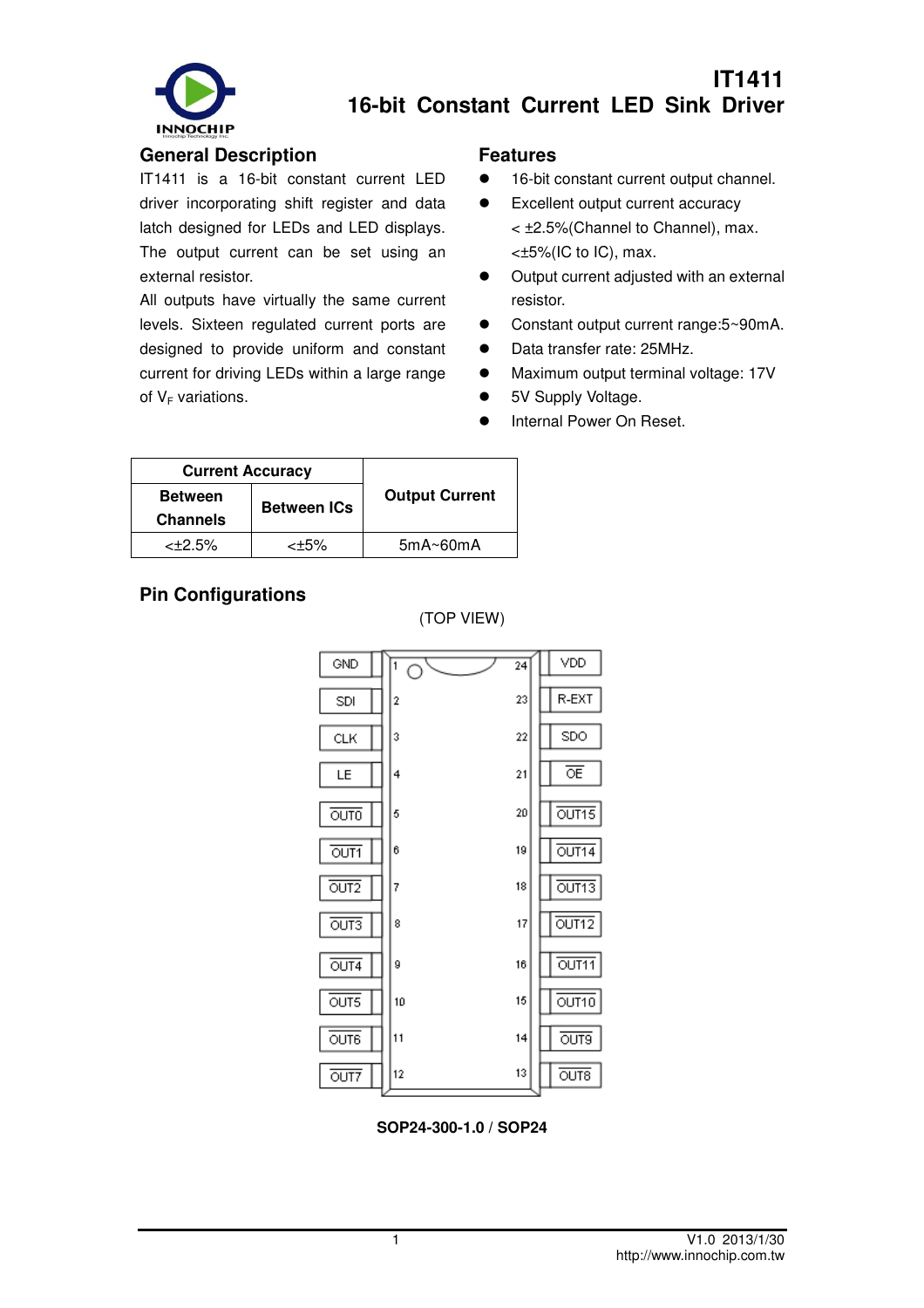

CLK  $\bigoplus$  $\bigcap$  SDO  $\mathop{\rm SDI}\nolimits$  ( ō  $\overline{O}$ Ċ  $\overline{Q}$  $\overline{\sigma}$ ą  $\overline{O}$ LE C Ε  $\overline{\phantom{a}}$  GND  $\sim$  $\Omega$ P VDD  $\overline{OE}$  ( OUT15 OUT<sub>0</sub> OUT1 OUT<sub>14</sub> MS<sub>1</sub> V.S MS. WS.  $R$ -ext Ireg Iref **Iref** <u>Iref</u> Iret ξ

### **Pin Description**

| <b>Pin</b>               |             | I/O                                            |                                                     |  |
|--------------------------|-------------|------------------------------------------------|-----------------------------------------------------|--|
| NO.                      | <b>Name</b> |                                                | <b>Description</b>                                  |  |
| 1                        | GND         |                                                | Ground pin                                          |  |
| 2                        | <b>SDI</b>  |                                                | Serial input data for data shift register           |  |
| 3                        | <b>CLK</b>  |                                                | Clock input for data shift on rising edge           |  |
| $\overline{\mathcal{A}}$ | LE          |                                                | Serial data is transferred to output latch when LE  |  |
|                          |             | is high. The data is latched when LE goes low. |                                                     |  |
| $5 - 20$                 | OUT0~OUT15  | O                                              | Constant current output terminals                   |  |
| 21                       | OE          |                                                | Output enable, low active                           |  |
| 22                       | <b>SDO</b>  | O                                              | Serial data output to the following next driver IC  |  |
| <b>R-EXT</b>             |             |                                                | Input terminal used to connect an external resistor |  |
| 23                       |             |                                                | for setting output current for all channels         |  |
| 24                       | VDD         |                                                | Voltage supply input                                |  |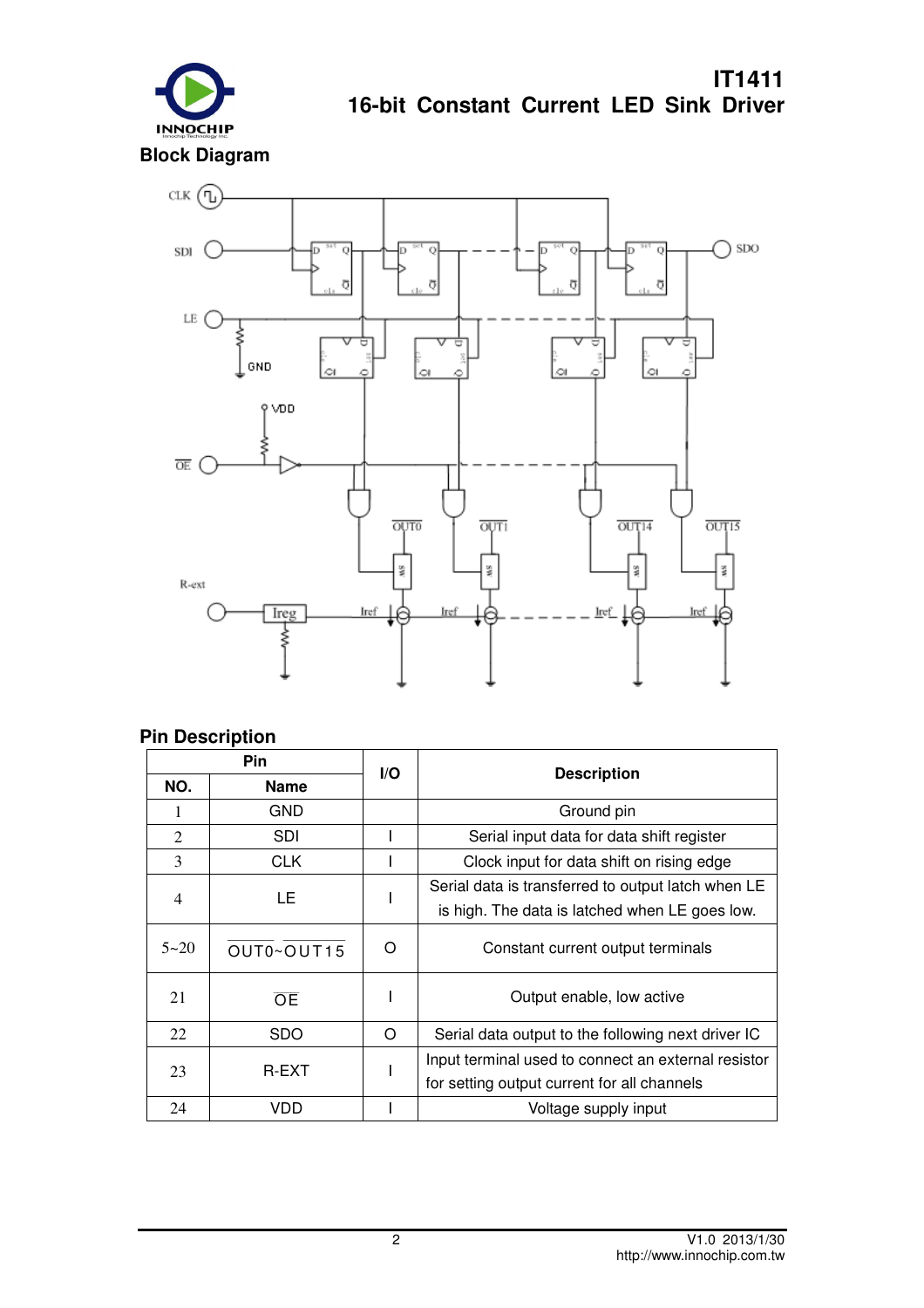

# **Equivalent Circuits of Inputs and Outputs**







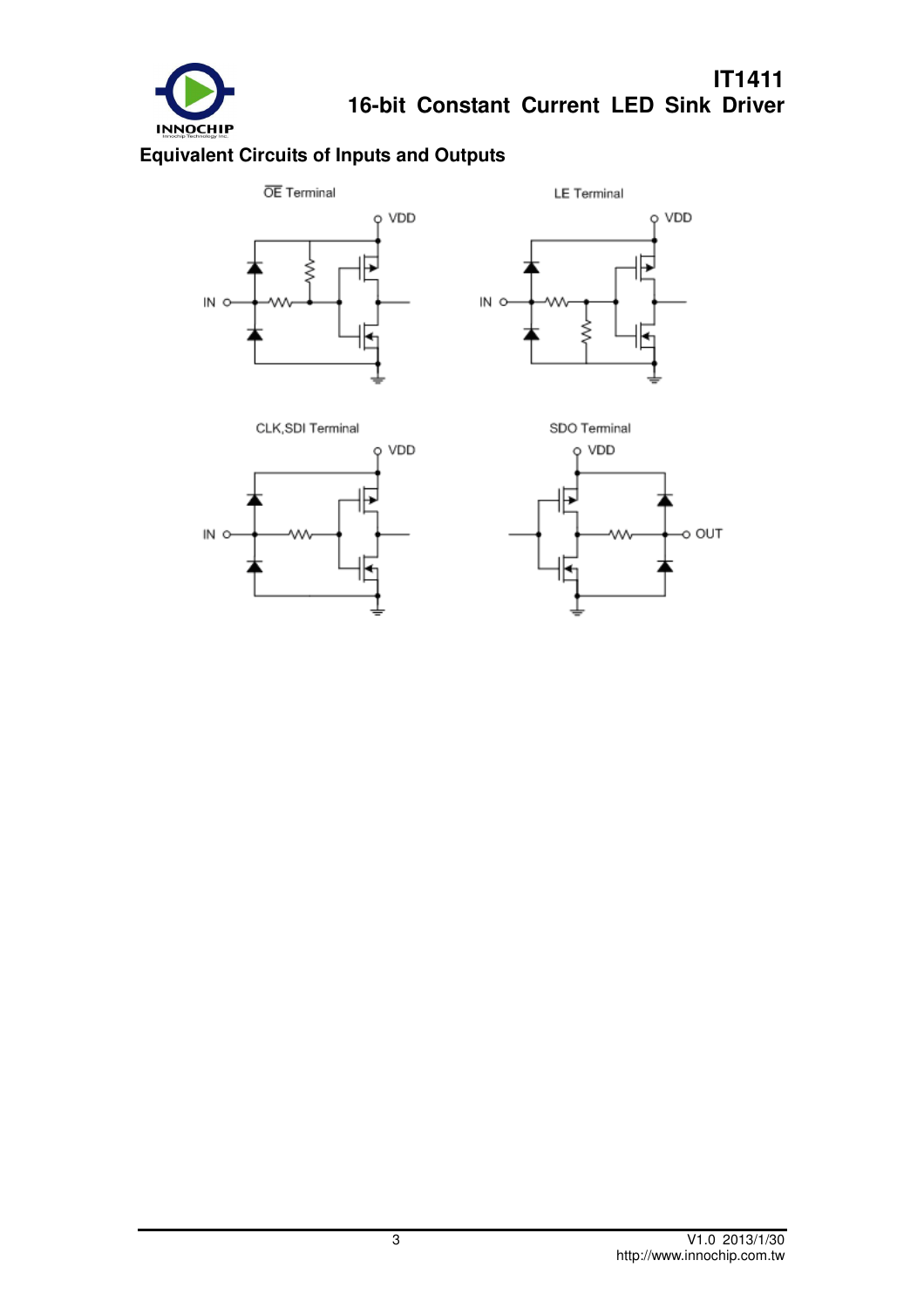

 $\alpha$  $\overline{2}$  $\mathcal{R}$  $\sqrt{5}$ 6  $\bar{7}$  $\mathbf{Q}$  $10\,$  $11\,$  $12\,$ 13  $14\,$  $15\,$  $\overline{4}$  $\overline{\mathcal{S}}$ <sub>1</sub> **CLK** SDI LE OE  $\overline{1}$  $\overline{\phantom{a}}$  $\overline{\phantom{a}}$ I **OFF**  $\overline{OUTO}$  $\overline{\phantom{a}}$ ON **OFF**  $\overline{\phantom{a}}$  $\overline{\phantom{a}}$  $\overline{\phantom{a}}$ I  $\overline{OUT1}$  $\overline{\phantom{a}}$  $\overline{\phantom{a}}$  $\overline{\phantom{a}}$  $\overline{\phantom{a}}$ I I  $\overline{\phantom{a}}$  $\overline{\phantom{a}}$ I J. ON  $\mathsf{I}$ OFF  $\overline{OUT2}$  $\overline{\phantom{a}}$ ON  $\vdots$  $\mathsf{I}$ OFF  $\overline{OUT15}$  $\overline{\phantom{a}}$ ON  $\begin{array}{c} \hline \end{array}$ SDO

:don't care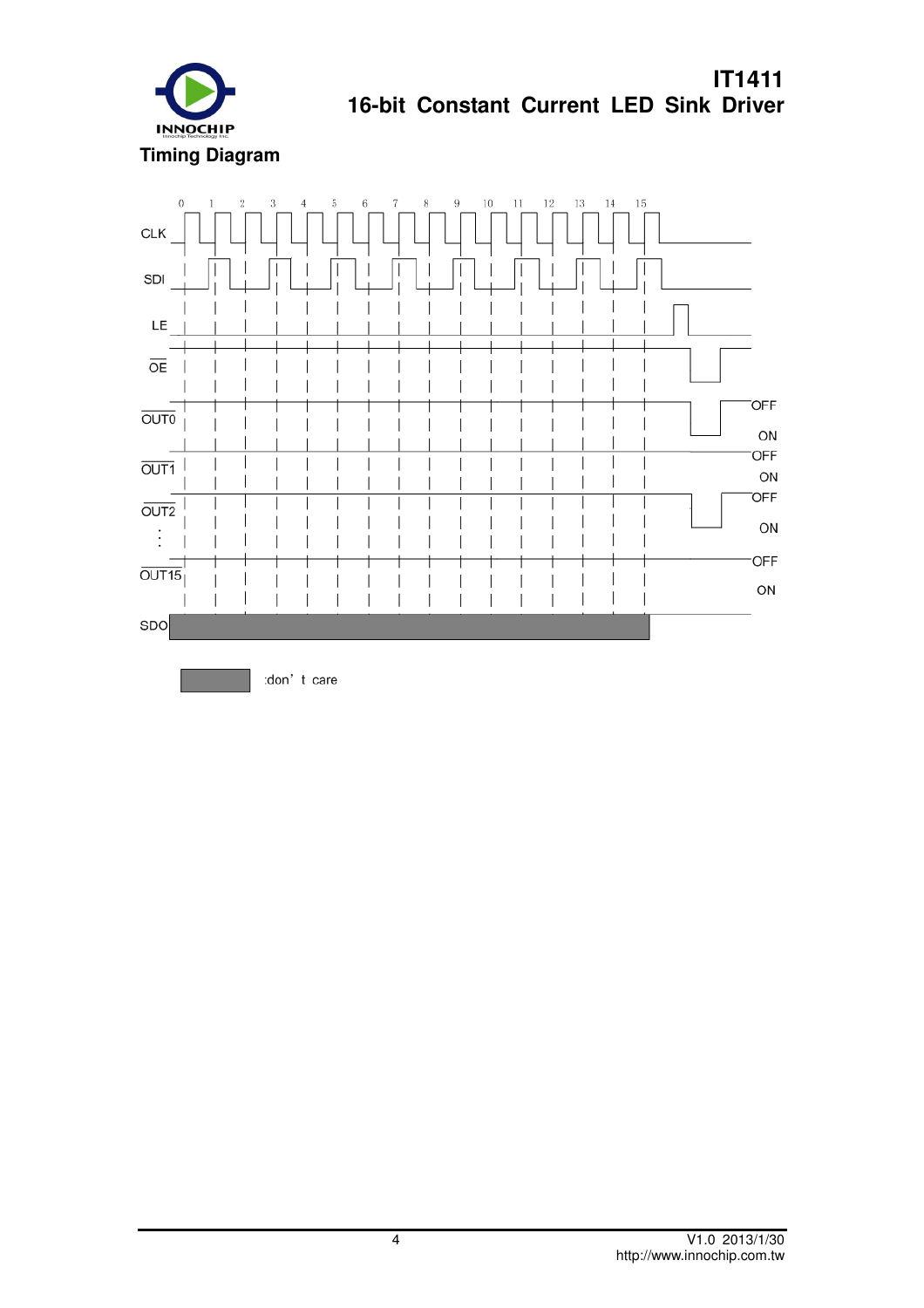

#### **Absolute Maximum Ratings**

|                             | <b>Characteristic</b>        | <b>Symbol</b>    | Rating         | Unit           |  |
|-----------------------------|------------------------------|------------------|----------------|----------------|--|
| Supply Voltage              |                              | $V_{DD}$         | 7              | V              |  |
|                             | Input Voltage                | $V_{IN}$         | $-0.2~VDD+0.2$ | V              |  |
|                             | <b>Output Current</b>        | $I_{\text{OUT}}$ | $+90$          | mA/ch          |  |
|                             | Output Voltage               | $V_{\text{OUT}}$ | 17             | v              |  |
|                             | <b>Clock Frequency</b>       | $F_{CLK}$        | $+25$          | <b>MHz</b>     |  |
| <b>GND Terminal Current</b> |                              | <b>I</b> GND     | 1440           | mA             |  |
|                             | SOP24-300                    | $P_D$            | 1.8            | W              |  |
| Power Dissipation           | SOP24                        |                  | 2.2            |                |  |
| <b>Thermal Resistance</b>   | SOP24-300                    |                  | 56             | $^{\circ}$ C/W |  |
|                             | SOP24                        | $R_{th(j-a)}$    | 46             |                |  |
|                             | <b>Operation Temperature</b> | Topr             | $-40 - +85$    | $^{\circ}$ C   |  |
|                             | Storage Temperature          | <b>Tstg</b>      | $-55 - +150$   | $^{\circ}$ C   |  |
| Minimum ESD Rating          |                              | <b>HBM</b>       | 2              | KV             |  |
|                             |                              | ΜМ               | 200            | V              |  |

1.Stress beyond those listed under "Absolute Maximum Ratings" may cause permanent damage to the device. These are stress ratings, and functional operation of the device at these or any other conditions beyond those indicated in the operational sections of the specifications is not implied. Exposure to absolute maximum rating conditions for extended periods may affect device reliability.

2. Device is ESD sensitive. Handling precaution is recommended. The Human Body model is a 100pF capacitor discharged through a 1.5kΩ resistor into each pin.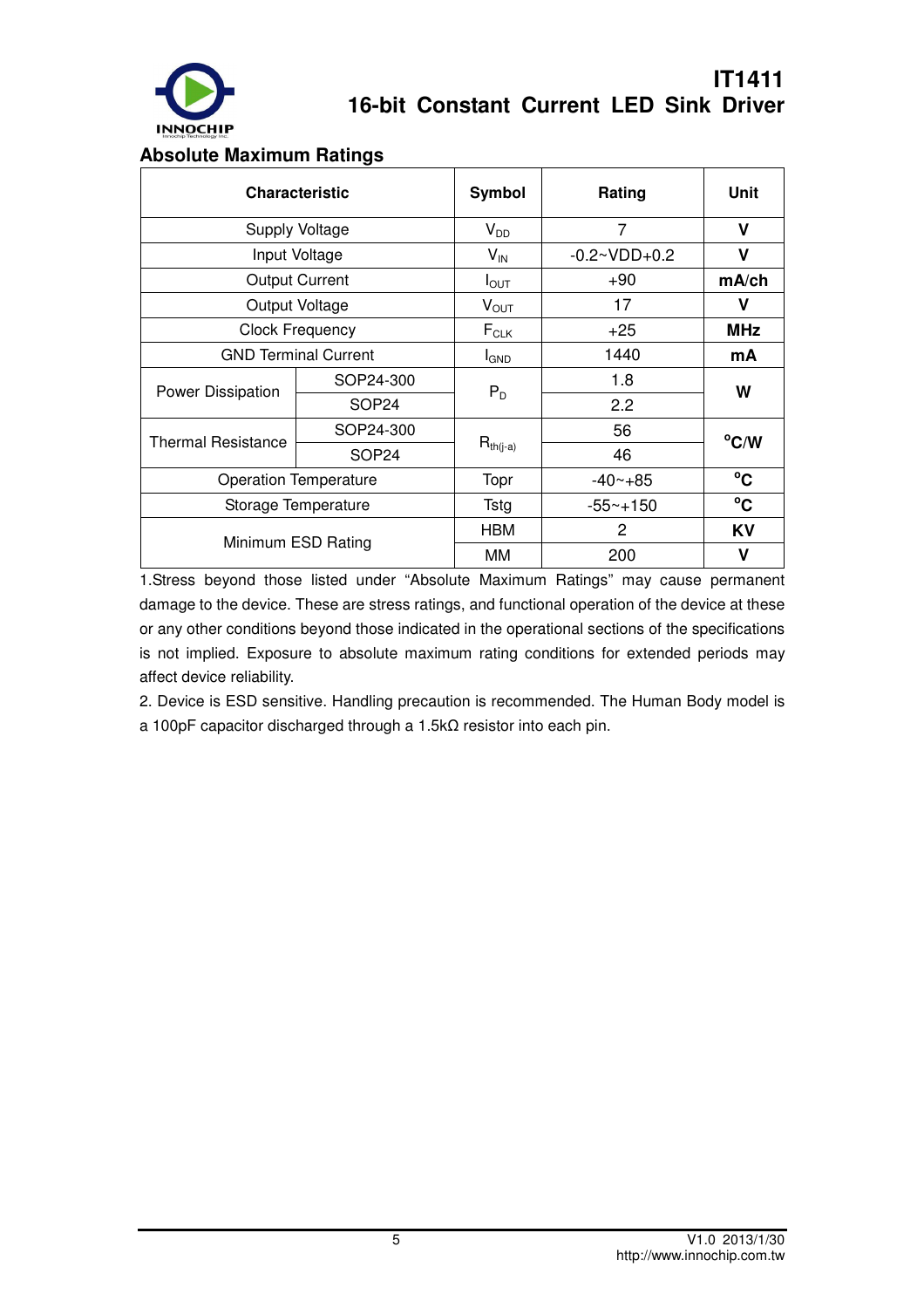

### **Electrical Characteristics**

| <b>Parameter</b>                                   | <b>Symbol</b>      | <b>Conditions</b>                             | Min.                     | Typ.           | Max.         | Unit        |  |
|----------------------------------------------------|--------------------|-----------------------------------------------|--------------------------|----------------|--------------|-------------|--|
| Supply Voltage<br>Range                            | $V_{DD}$           |                                               | 4.5                      | 5              | 5.5          | V           |  |
| Output Voltage                                     | $V_{OUT}$          |                                               | $\overline{\phantom{a}}$ | $\blacksquare$ | 17           | V           |  |
|                                                    |                    | DC Output Channel                             | 5                        |                | 60           |             |  |
| <b>Output Current</b>                              | $I_{\text{OUT}}$   | SDO=high                                      |                          |                | $-1$         | mA          |  |
|                                                    |                    | SDO=low                                       |                          | 1              |              |             |  |
|                                                    | $V_{iH}$           | $T_a = -40 °C ~85 °C$                         | $0.7V_{DD}$              |                | $V_{DD}$     |             |  |
| Input Voltage                                      | $V_{iL}$           | $T_a = -40 °C ~ 85 °C$                        | 0                        |                | $0.3*V_{DD}$ | $\mathbf v$ |  |
| Output                                             | $V_{OH}$           | $I_{OH} = -1.0mA$                             | 4.6                      |                |              |             |  |
| Voltage(SDO)                                       | $V_{OL}$           | $I_{OL} = 1.0mA$                              |                          |                | 0.4          | $\mathbf v$ |  |
| Output Leakage<br>Current                          | $I_{OH}$           | $V_{\text{OUT}} = 17.0 V$                     |                          |                | 1            | μA          |  |
| <b>Output Current1</b>                             | I <sub>OUT1</sub>  | $V_{DS}=0.8V$ ,<br>$R_{EXT} = 1.65k\Omega$    |                          | 40             |              | mA          |  |
| <b>Current Skew</b>                                | dI <sub>OUT1</sub> | $I_{\text{OUT}} = 42 \text{mA}$               |                          |                | ±2.5         | $\%$        |  |
| <b>Output Current2</b>                             |                    | $V_{DS}=0.5V$ ,                               |                          | 20             |              | mA          |  |
|                                                    | $I_{\text{OUT2}}$  | $R_{EXT}=3.3k\Omega$                          |                          |                |              |             |  |
| <b>Current Skew</b>                                | dI <sub>OUT2</sub> | $I_{\text{OUT}} = 20 \text{mA}$               |                          |                | ±2.5         | $\%$        |  |
| Output Current vs.<br>Output Voltage<br>Regulation | $%$ /d $V_{DS}$    | V <sub>DS</sub> within 1.0V and<br>3.0V       |                          |                | ±0.1         | $%$ /V      |  |
| Output Current vs.<br>Supply Voltage<br>Regulation | $%dV_{DD}$         | $V_{DD}$ within 4.5V and<br>5.5V              |                          |                | ±0.1         | $%$ /V      |  |
| Pull-up Resistor                                   | $R_{IN}$ (up)      | <b>OE</b>                                     |                          | 500            |              | ΚΩ          |  |
| Pull-down Resistor                                 | $R_{IN}(dn)$       | LE.                                           |                          |                |              | ΚΩ          |  |
|                                                    | $I_{DD}(off)1$     | $R_{EXT}$ =OPEN,<br>OUT0~OUT15 =OFF           |                          | 8.1            |              |             |  |
| <b>Supply Current</b><br>(OFF)                     | $I_{DD}(off)2$     | $R_{EXT}=3.3k\Omega,$<br>OUT0~OUT15 =OFF      |                          | 8.4            |              |             |  |
|                                                    | $I_{DD}(off)$ 3    | $R_{EXT}=1.65k\Omega,$<br>OUT0~OUT15 =OFF     |                          | 8.9            |              | mA          |  |
| <b>Supply Current</b>                              | $I_{DD}(on)1$      | $R_{EXT}=3.3k\Omega,$<br>$OUTO~V$ OUT15 = ON  |                          | 8.4            |              |             |  |
| (ON)                                               | $I_{DD}(on)2$      | $R_{EXT}=1.65k\Omega,$<br>$OUTO~V$ OUT15 = ON |                          | 8.9            |              |             |  |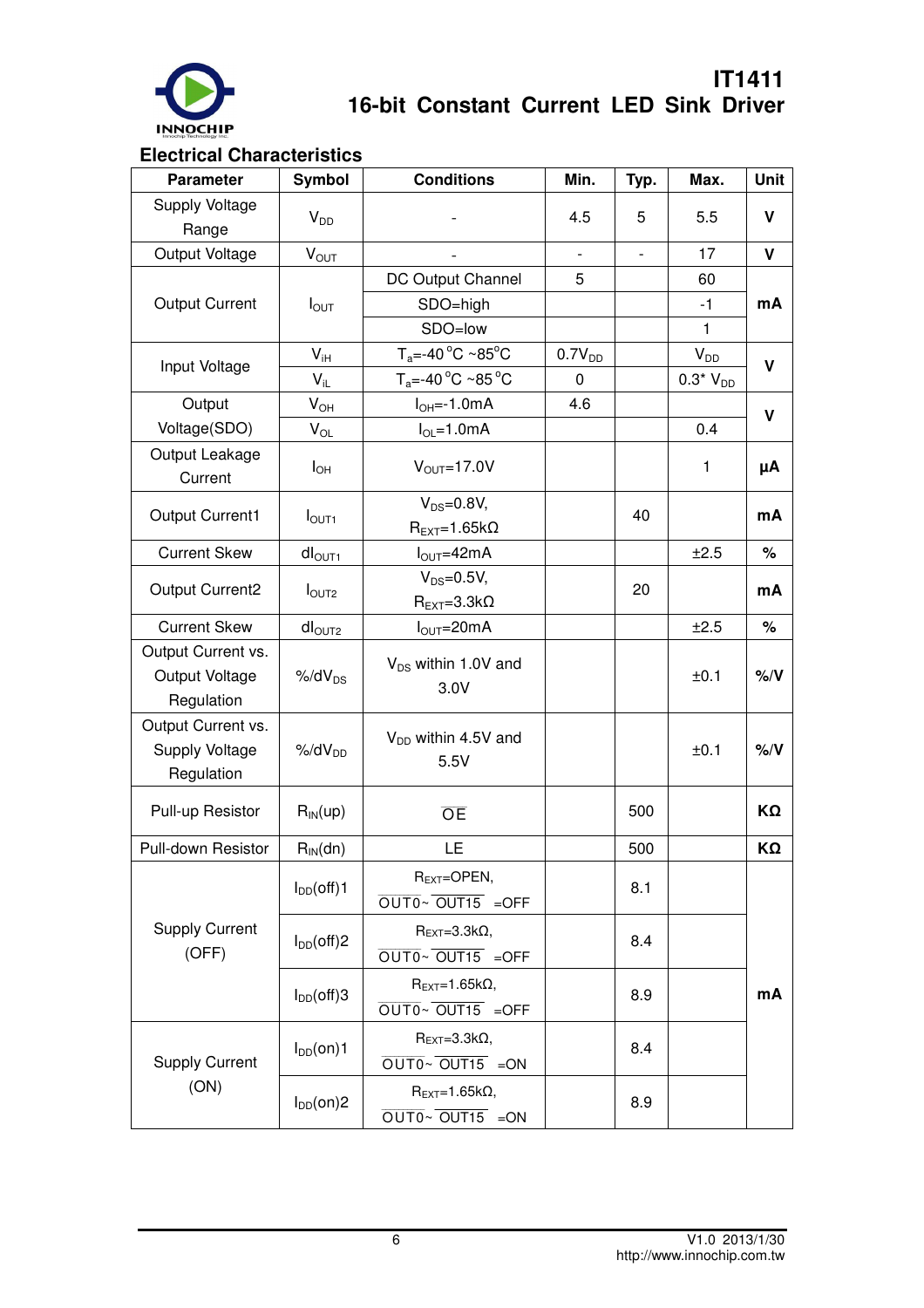

#### **Switching Characteristics**

| <b>Characteristic</b>                    |              | <b>Symbol</b>       | <b>Condition</b>                                                                              | <b>Values</b> |      |      | <b>Unit</b> |
|------------------------------------------|--------------|---------------------|-----------------------------------------------------------------------------------------------|---------------|------|------|-------------|
|                                          |              |                     |                                                                                               | Min.          | Typ. | Max. |             |
| <b>Propagation Delay</b><br>("L" to "H") | $CLK - OUTn$ | $t_{pLH1}$          |                                                                                               |               | 60   | 100  | nS          |
|                                          | $LE-OUTn$    | $t_{pLH2}$          |                                                                                               |               | 50   | 100  | nS          |
|                                          | $OE-OUTn$    | $t_{pLH3}$          |                                                                                               |               | 50   | 100  | nS          |
|                                          | $CLK - SDO$  | $t_{pLH}$           | $V_{DD} = 5.0 V$                                                                              |               | 20   |      | nS          |
| <b>Propagation Delay</b><br>("H" to "L") | $CLK - OUTn$ | $t_{pHL1}$          | $V_{DS} = 0.8V$<br>$V_{IH} = V_{DD}$                                                          |               | 60   | 150  | nS          |
|                                          | $LE-OUTn$    | $t_{pHL2}$          | $V_{IL} = GND$<br>$R_{ext} = 1.2 K\Omega$<br>$V_L = 4.0V$<br>$R_L = 52\Omega$<br>$C_L = 10pF$ |               | 50   | 150  | nS          |
|                                          | $OEB - OUTn$ | $t_{pHL3}$          |                                                                                               |               | 50   | 150  | nS          |
|                                          | $CLK - SDO$  | $t_{pHL}$           |                                                                                               |               | 20   |      | nS          |
| Pulse Width                              | <b>CLK</b>   | $t_{w(CLK)}$        |                                                                                               | 20            |      |      | nS          |
|                                          | LE           | $t_{w(LE)}$         |                                                                                               | 20            |      |      | nS          |
|                                          | <b>OE</b>    | $t_{w(OE)}$         |                                                                                               | 45            |      |      | nS          |
| Hold time for LE                         |              | $t_{h(LE)}$         |                                                                                               | 5             |      |      | nS          |
| Setup time for LE                        |              | $t_{\text{su(LE)}}$ |                                                                                               | 5             |      |      | nS          |
| <b>Output Rise Time</b>                  |              | $t_{or}$            |                                                                                               |               | 70   | 200  | nS          |
| <b>Output Fall Time</b>                  |              | $t_{of}$            |                                                                                               |               | 40   | 120  | nS          |
| Maximum CLK rise time                    |              | $t_r$               |                                                                                               |               |      | 500  | nS          |
| Maximum CLK fall time                    |              | $t_{\rm f}$         |                                                                                               |               |      | 500  | nS          |

**Test Circuit for Switching Characteristics** 

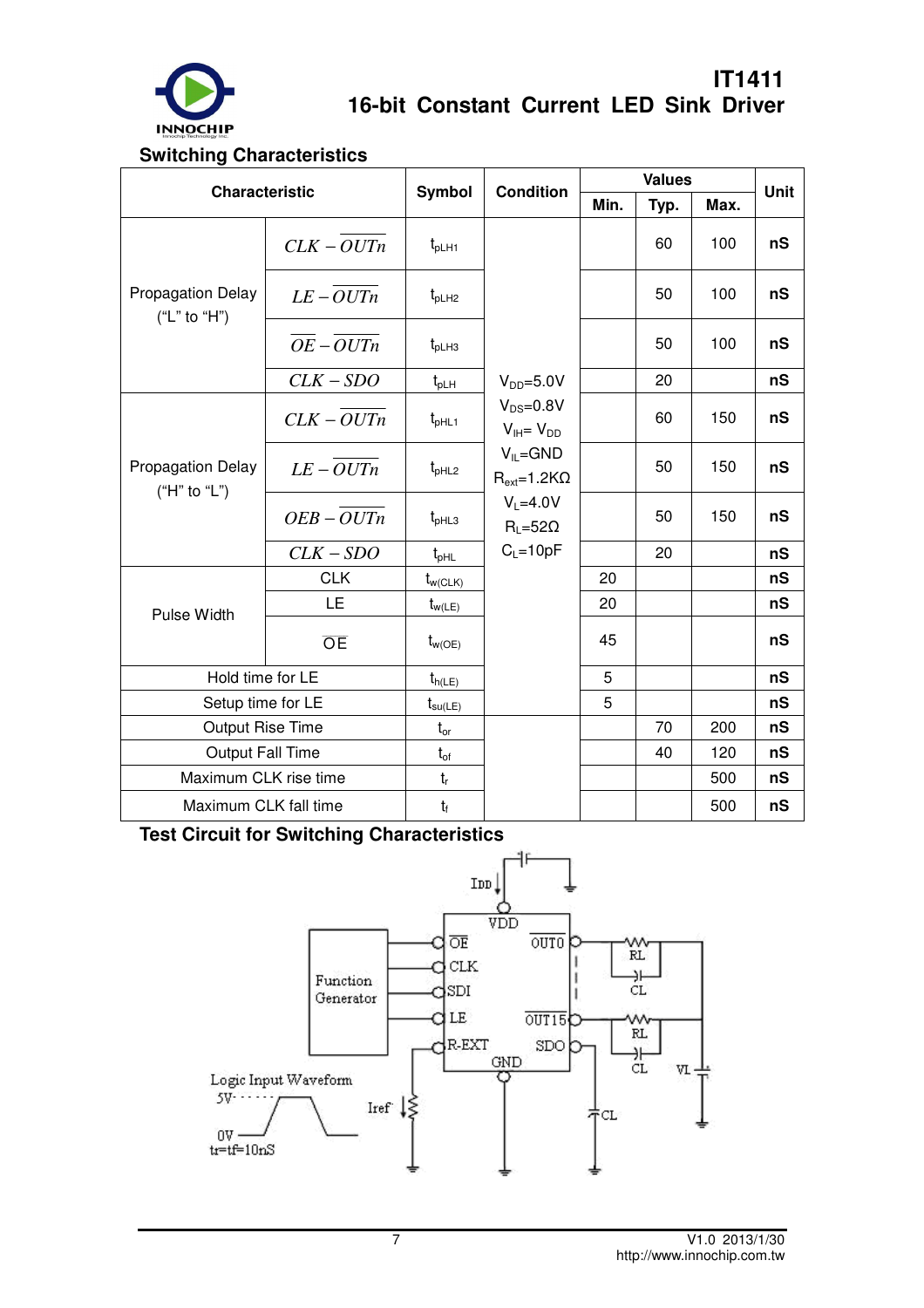

 $\overline{OUTn}$ 

50% 50% 50%  $tw(CLK)$ CLK tsu(D)  $th(D)$ SDI 50% ,<br>50% SDO 50% tpLH,tpHL  $tw(LE)$ LE  $th(LE)$  $tsu(LE)$ LOW=OUTPUTS ENABLE  $\overline{\text{OE}}$ . HIGH=OUTPUT OFF 50%  $\overline{OUTn}$ LOW=OUTPUT ON tpLH2,tpHL2 tpLH1,tpHL1  $\overline{OE}$ .  $tw(\overline{OE})$ tpHL3 tpLH3

tof

tor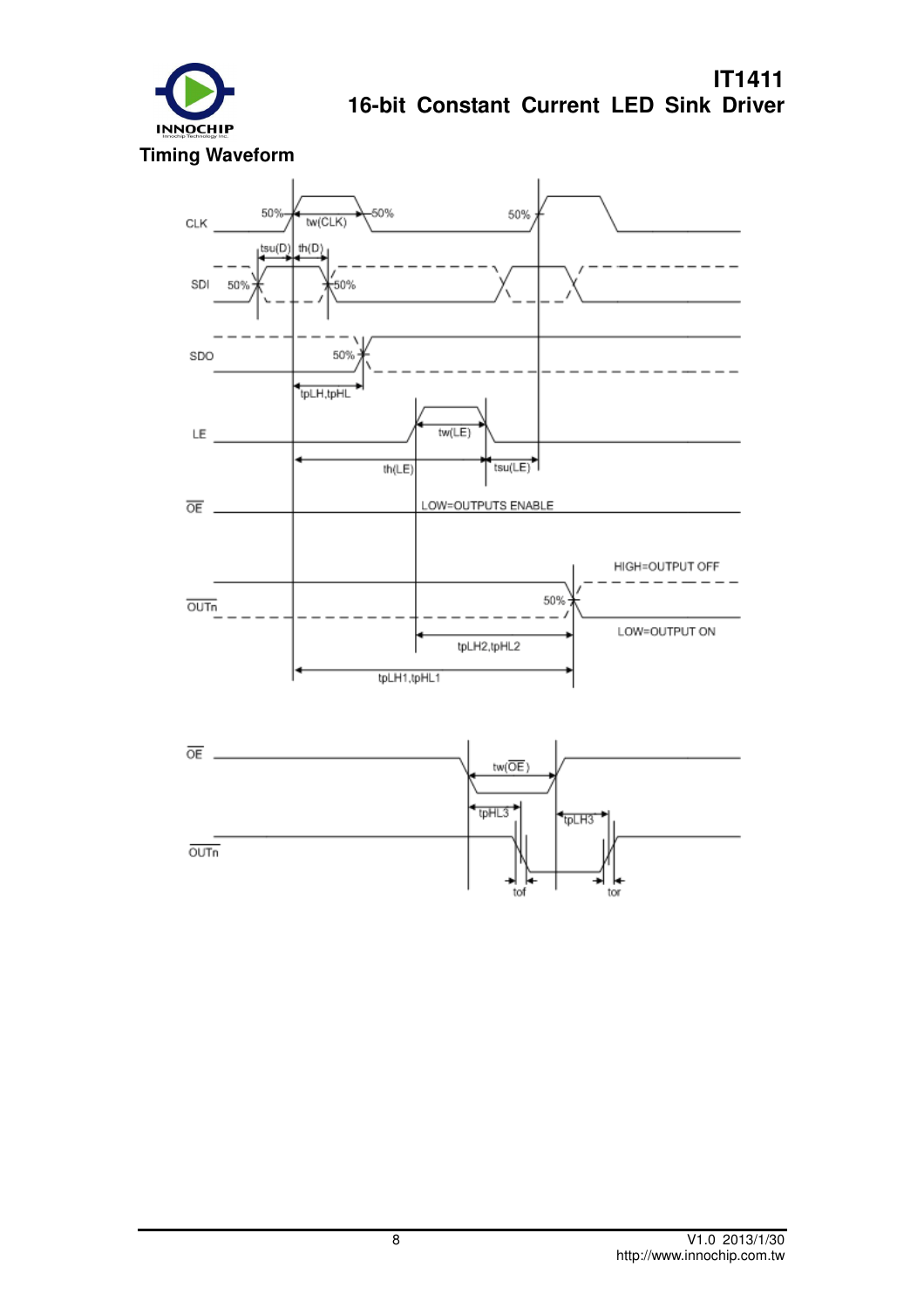

### **Application Information Constant Current**

To design LED displays, IT1411 provides very low variations in current from channel to channel and from IC to IC.

- 1) The maximum current variation between channels is less than  $\pm$  2.5%, and between ICs is less than  $\pm 5%$ .
- 2) In addition, the current characteristic of output stage is flat and users can refer to the figure as shown below. The output current can be kept constant regardless of the variations of LED forward voltages(Vf). This performs as a perfection of load regulation.

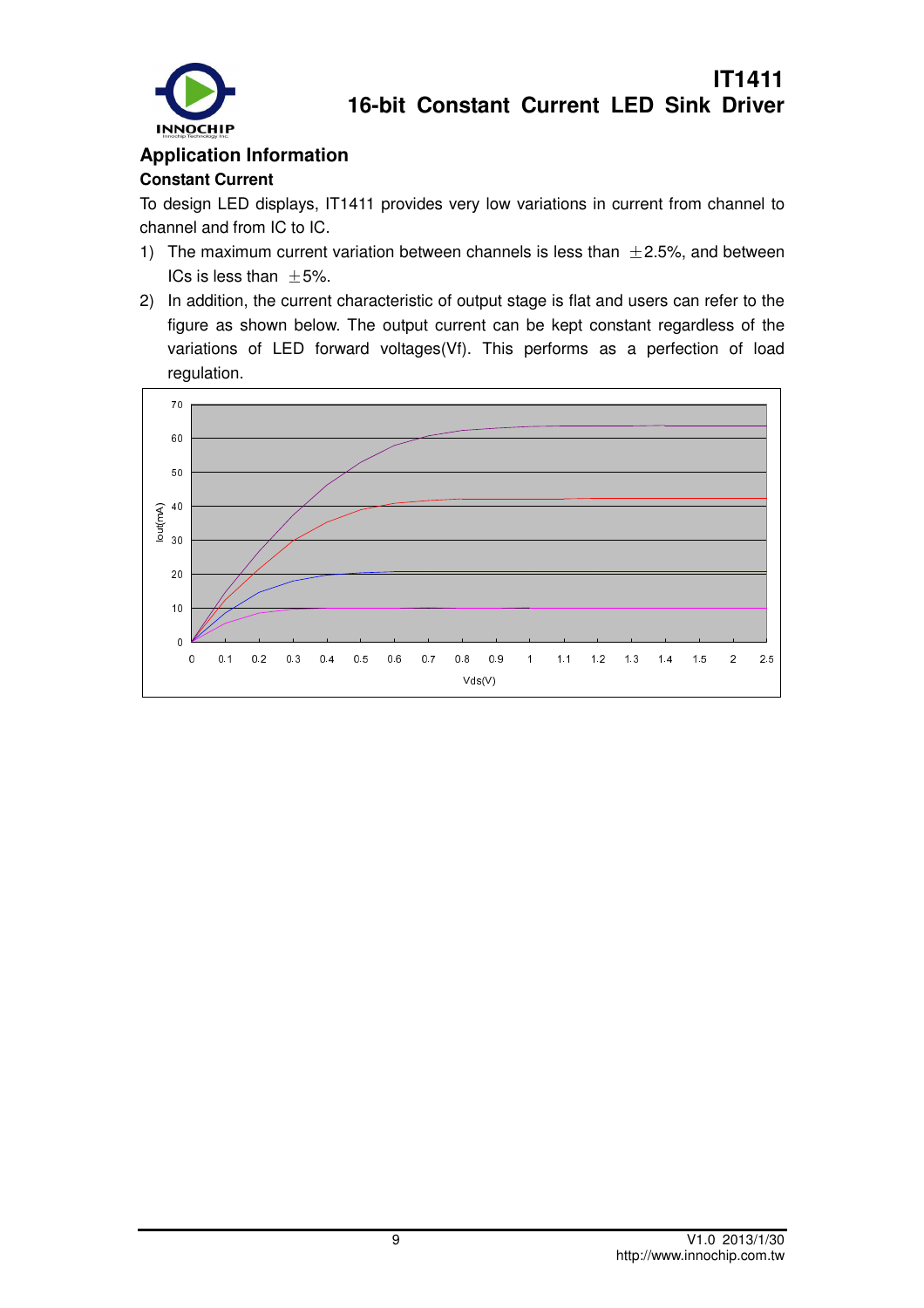

#### **Adjusting Output Current**

The output current of each channel  $(I<sub>OUT</sub>)$  is set by an external resistor,  $R_{ext}$ . The relationship between  $I_{\text{OUT}}$  and  $R_{\text{ext}}$  is shown in the following figure.



The output current in milliamps can be calculated from the equation:

#### **IOUT is (1.24/Rext**)×**53, approximately**,

Where  $R_{ext}$ , in  $\Omega$ , is the resistance of the external resistor connected to R-EXT terminal. The magnitude of current (as a function of  $R_{ext}$ ) is around 40mA at 1.65k $\Omega$  and 20mA at 3.3kΩ.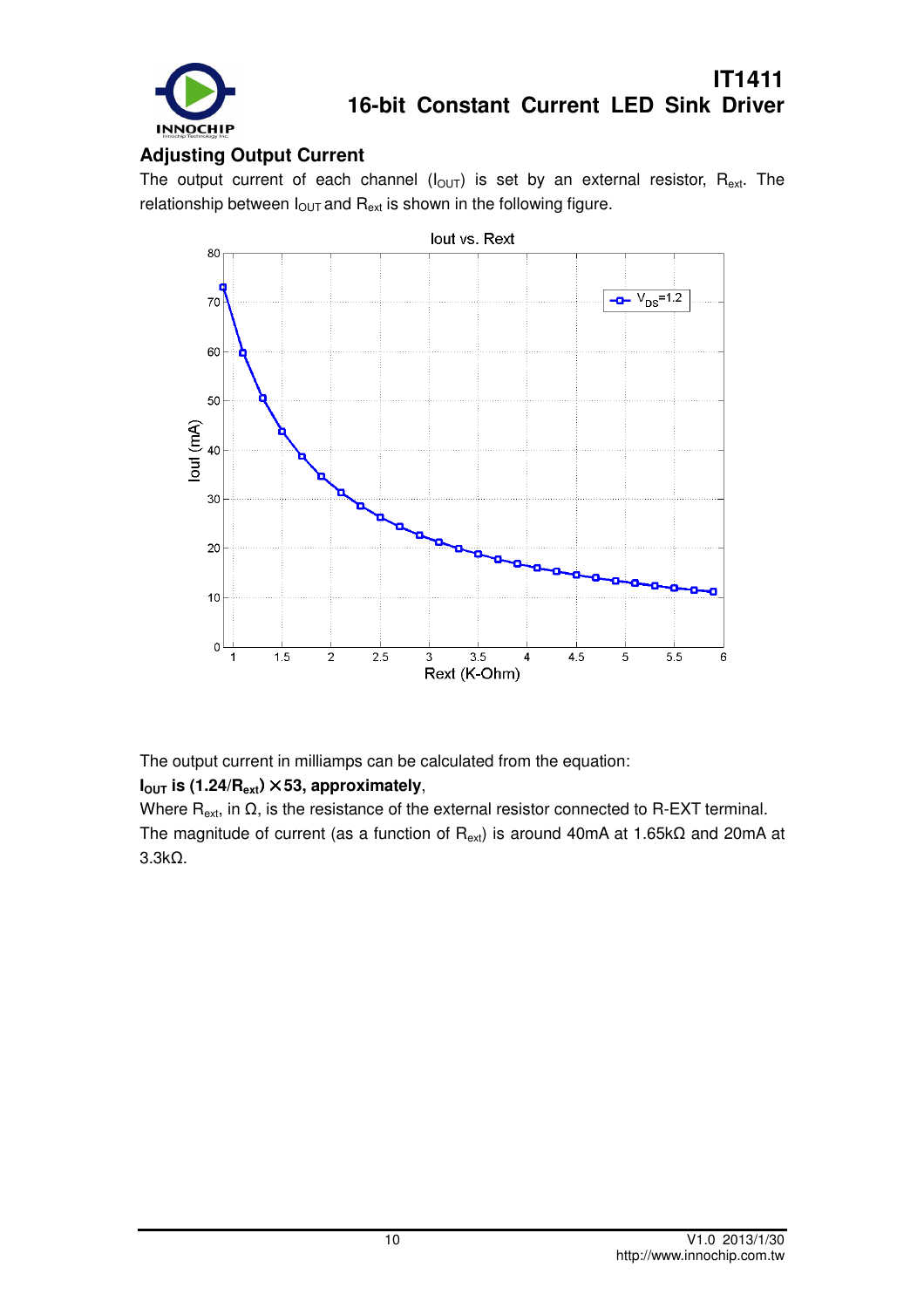

#### **Package Power Dissipation(P<sub>D</sub>)**

This maximum allowable package power dissipation is determined as  $P_D(max) = (T_i - T_a)/ R_{th(i-a)}$ . When 16 output channels are turned on simultaneously, the actual package power dissipation is  $P_D(act) = (I_{DD} \times V_{DD}) + (I_{OUT} \times Duty \times V_{DS} \times 16)$ . Therefore, to keep  $P_D(act) \le$  $P_D(max)$ , the allowable maximum output current as a function of duty cycle is:  $I_{\text{OUT}}=[[(T_j-T_a)/R_{th(j-a)}]-(I_{\text{DD}}*V_{\text{DD}})]/V_{\text{DS}}/\text{Duty}/16$ , where  $T_j=150^{\circ}\text{C}$ .



| Condition: lout=90mA, V <sub>DS</sub> =1.2V, 16 output channels |                      |  |  |
|-----------------------------------------------------------------|----------------------|--|--|
| Device Type                                                     | $R_{th(i-a)}$ (°C/W) |  |  |
| SOP24-300                                                       | 56                   |  |  |
| SOP <sub>24</sub>                                               | 46                   |  |  |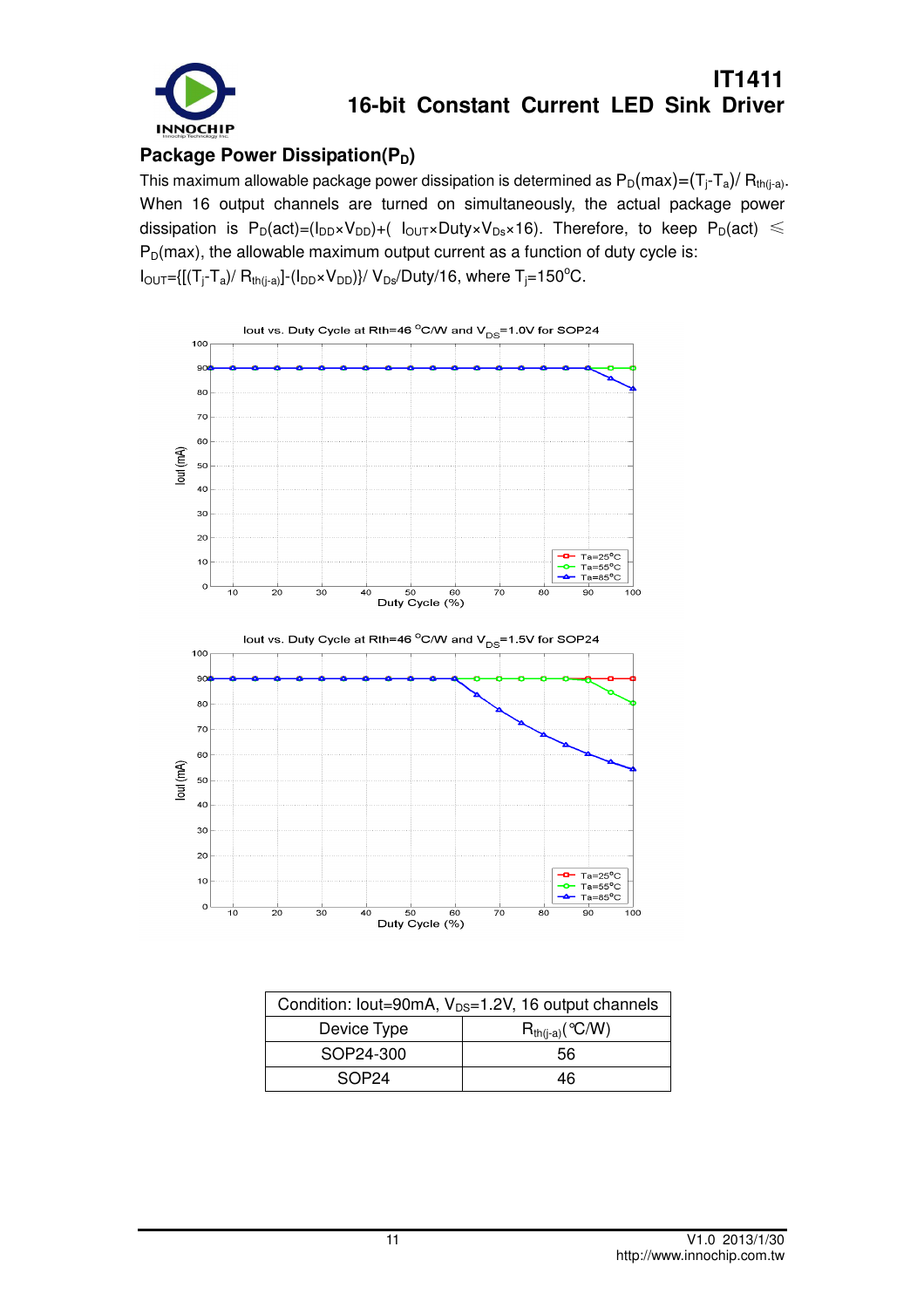

The maximum power dissipation allowed,  $P_D(max)=(Tj-Ta)/R_{th(i-a)}$ , decreases as the ambient temperature increases.



#### **Load Supply Voltage(VLED)**

This device is operating with the VDS of 1.0V to 1.2V with LED forward voltage(VF) of 1.2V to 4.0V. If VDS be higher enough to make package power dissipation increased. It is recommended to use lowest load supply voltage or to set any serials dropping voltage as following figures.

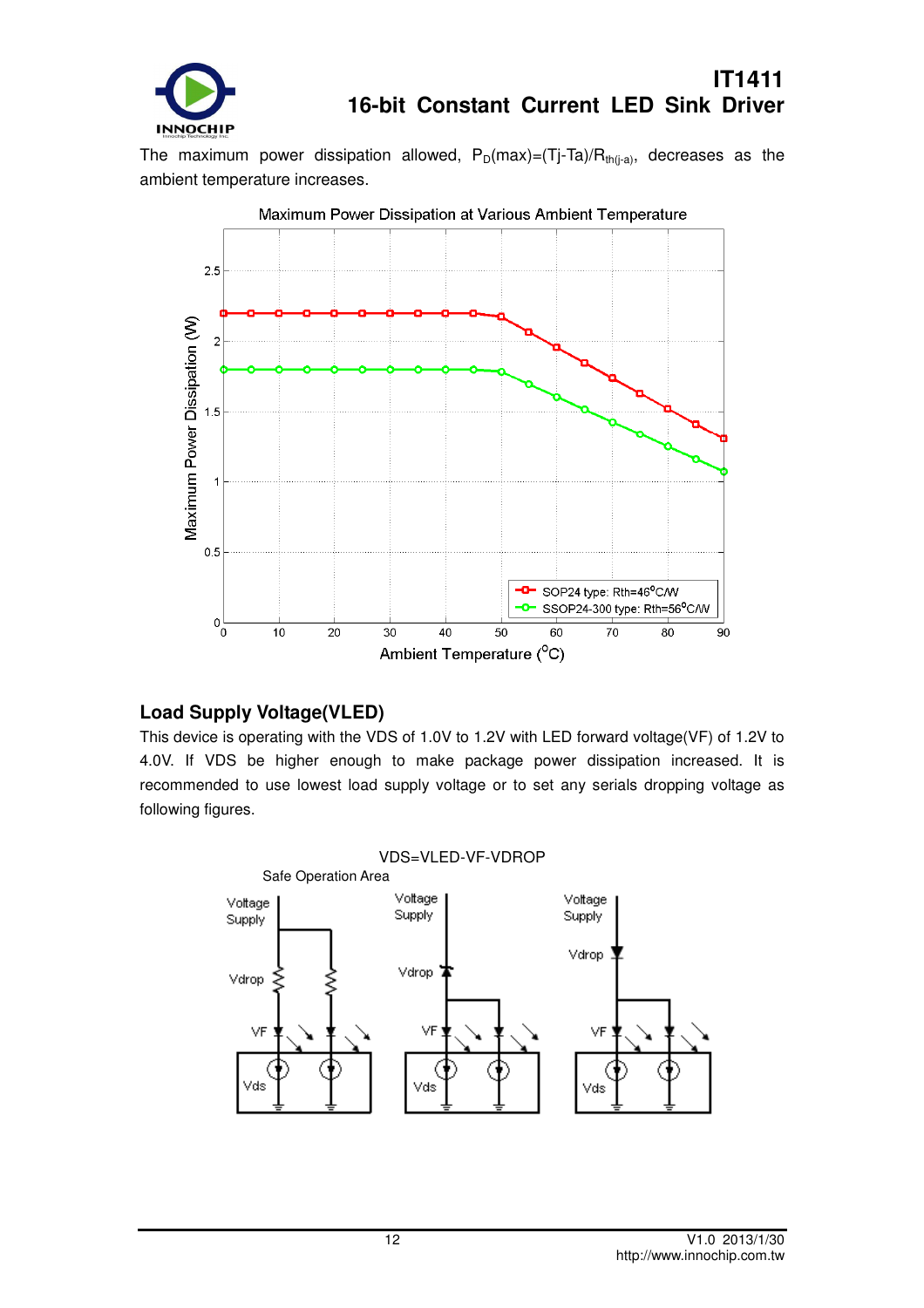

**IT1411(SOP24-300-1.0) Outline Drawing**



### **IT1411(SOP24) Outline Drawing**